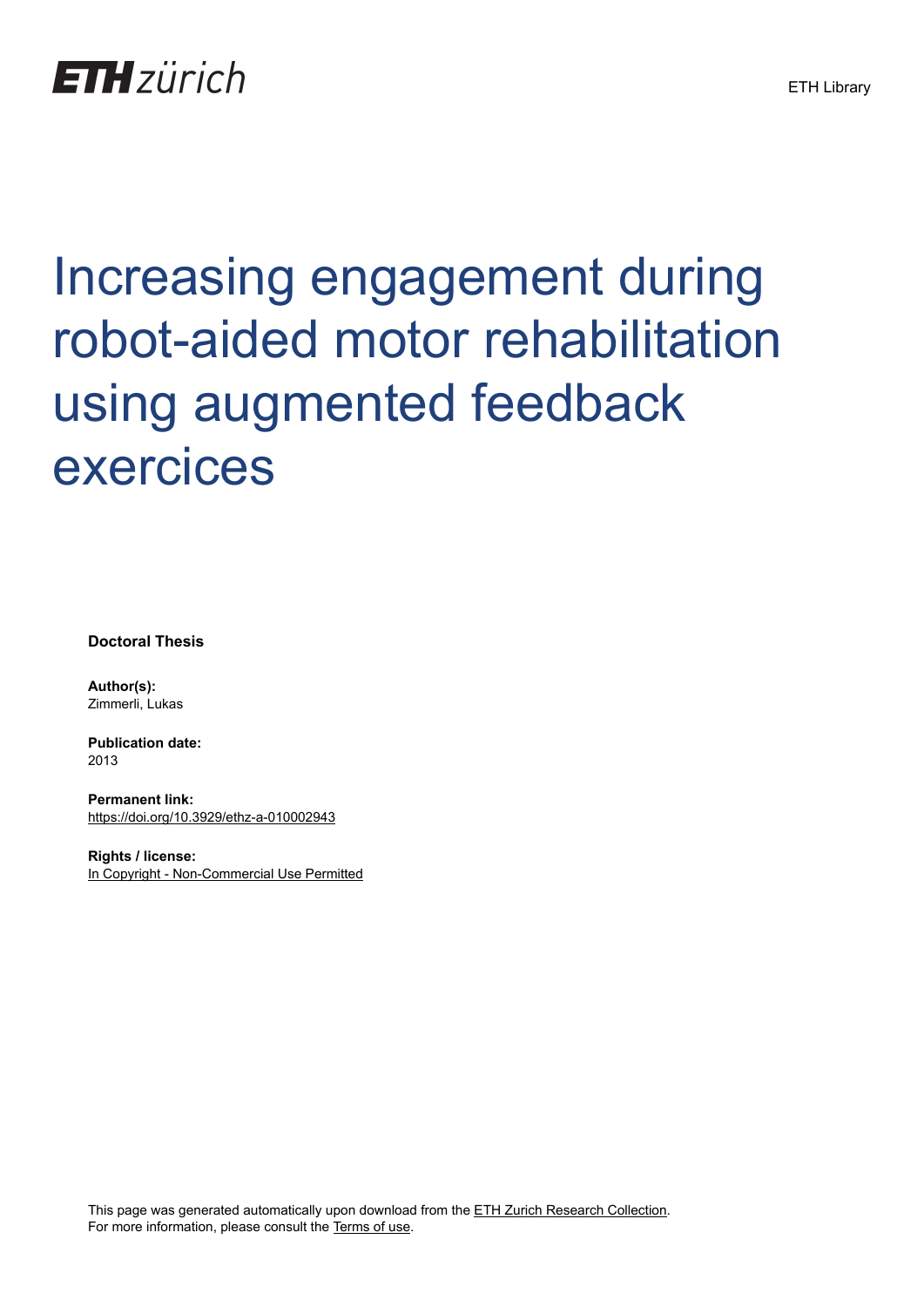Diss.-No. ETH 21153

## **Increasing Engagement during Robot-Aided Motor Rehabilitation using Augmented Feedback Exercises**

A dissertation submitted to ETH ZURICH

for the degree of

Doctor of Sciences

presented by LUKAS ZIMMERLI

Dipl. Natw. ETH, ETH Zurich

February 23, 1983

Oftringen, Aargau, Switzerland

accepted on the recommendation of

Prof. Dr. Robert Riener Prof. Dr. Roger Gassert

Dr. Lars Lünenburger

2013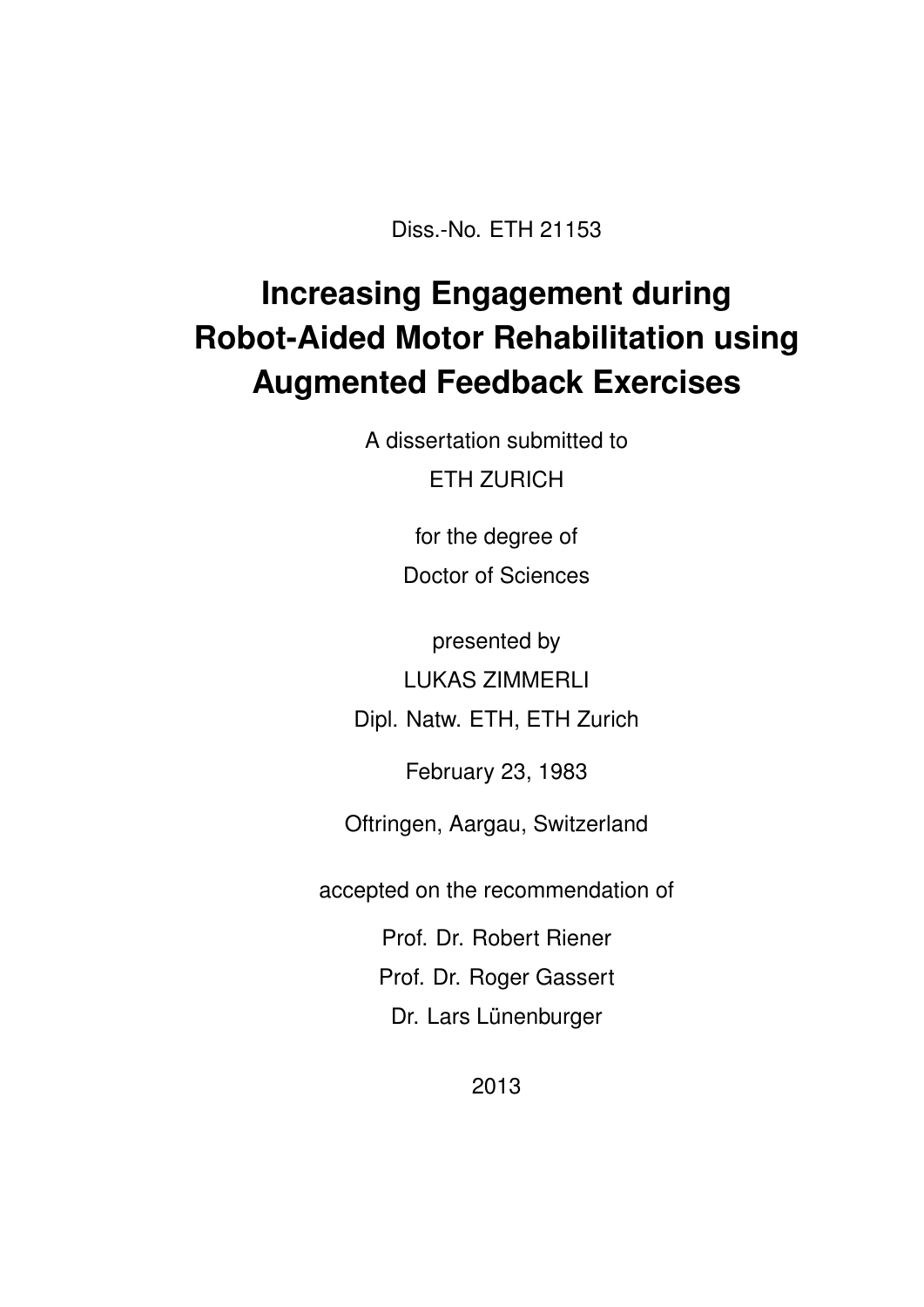### **Abstract**

Motor functions are essential for socio-ecological participation. Impairments, resulting from spinal cord injuries, stroke or other cerebrovascular diseases, influence a persons' independence and, thus, require restoration, through rehabilitation.

Due to the demanding implications of conventional therapy approaches, robotic interventions have become increasingly accepted. However, despite all their advantages, robotic assistance can reduce patient engagement during training. The primary cause for this effect can be attributed to the passive guidance that the robot provides, preserving desired movement kinematics and reducing actual movement errors. The absence of errors eventually leads to a reduction of effort, which can influence the overall effectiveness of the therapy.

Patient engagement can be defined as a construct that is driven by motivation and executed through active, effortful participation during therapy. It is a multidimensional construct that contains cognitive, physical and emotional components. Cognitive engagement may be influenced by a person's cognitive abilities in relation to task specific characteristics, like for example, the level of difficulty. Physical engagement may be influenced by physiological impairments. The emotional component of engagement mostly depends on the psychological state of the patient, being influenced by, for example, preferences, expectations or satisfaction.

In order to increase patient engagement, modern therapy approaches deploy "gamelike" augmented feedback exercises, making use of virtual reality technology, to create multi-sensory, virtual therapy scenarios. Most exercises, however, are not properly verified regarding their effectiveness. In addition, although some studies did propose design characteristics that augmented feedback exercises should inherit to optimally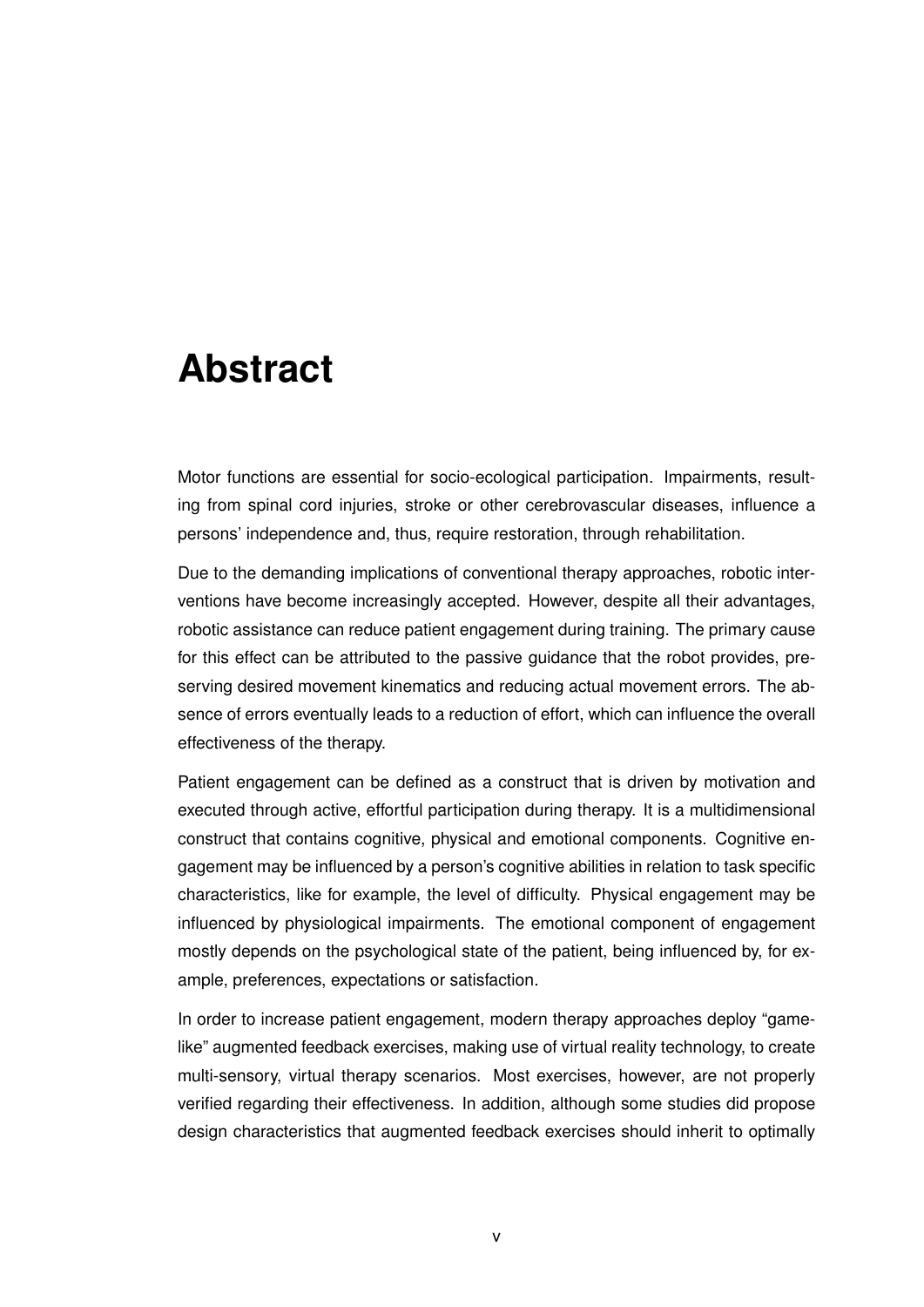enhance engagement, these propositions are mainly based on the evaluation of questionnaires and, thus, their actual effectiveness to increase engagement during therapy has not been verified.

Hence, the overall aim of this thesis was to assess the effect that augmented feedback exercises have on motivation and investigate what characteristics they need to include, to increase active participation, that is, patient engagement, during robot-aided motor rehabilitation.

Since there are no explicit guidelines of how augmented feedback exercises have to be designed, I postulated that they should be able to adapt their level of difficulty to the capabilities of the patient. Further, augmented feedback exercises should provide explicit task goals, making therapy benefits apparent, provide frequent performance feedback and allow adjustable visual stimuli. Finally, they should show functionally meaningful reactions to the motor performance of the patient and allow the possibility to accomplish competitive training. The effects of these design characteristics on patient engagement, were then assessed in both upper- and lower-extremity robotic devices.

In general, results showed an increase in engagement of patients during therapy using augmented feedback exercises. This was not only reported by patients, but also perceived by their therapists. Patients were motivated to train using augmented feedback exercises and wanted to use them again in subsequent therapy sessions.

Results further showed that it is difficult to manually adjust the task difficulty of an augmented feedback exercise to the capabilities of the patient. Although patients showed an increase of effort with increasing task difficulty, they perceived their performance as getting worse, which eventually led to increased levels of frustration. In order to prevent the possibility of disengagement, augmented feedback exercises should, thus, be able to autonomously adapt their level of difficulty to the capabilities of patients. I was able to successfully validate such a mechanism, that, thanks to its simplicity, can be easily incorporated into a large number of existing and novel upper-extremity, two-dimensional, pointing exercises.

Finally, I was able to show that augmented feedback exercises have to provide functionally meaningful reactions to the motor performance of the patients, in order to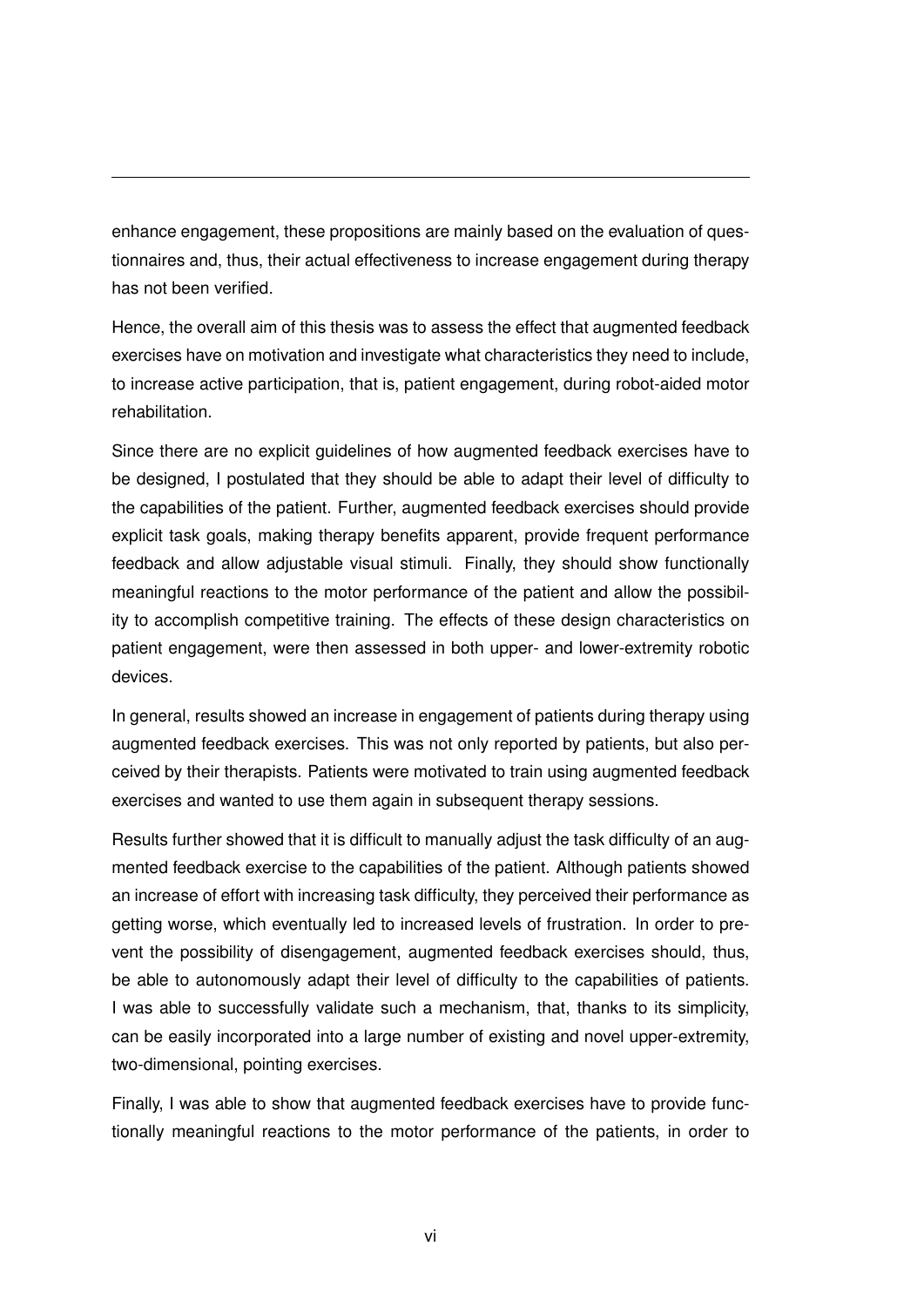increase active participation. Providing explicit task goals, frequent performance feedback or competitive situations did not have any significant effects on engagement. The effects of different visual stimuli on patient engagement were not assessed in the current thesis and, thus, should be the subject to further investigations.

In conclusion, deliberating on the multidimensional construct of patient engagement, I argue that cognitive engagement can be increased by incorporating mechanisms into augmented feedback exercises that autonomously adapt their level of difficulty to the capabilities of the patient. In addition, the amount of physical engagement patients exhibit during therapy can be increased by augmented feedback exercises that provide functionally meaningful reactions to the motor performance. While the emotional component of engagement was not directly assessed within the current studies, patients did show differing preferences and expectations towards the developed augmented feedback exercises. These were not only related to the visual setup of the virtual environments, but also to the overall tasks themselves. Hence, while results did not show significant effects regarding task goals, performance feedback or competitive situations, these could potentially have an influence on an individual patient's level of emotional engagement.

At last, I encourage further investigations on the effects that different design characteristics have on engagement during robot-aided motor rehabilitation. Different aspects will be highlighted and discussed in the outlook section of this thesis.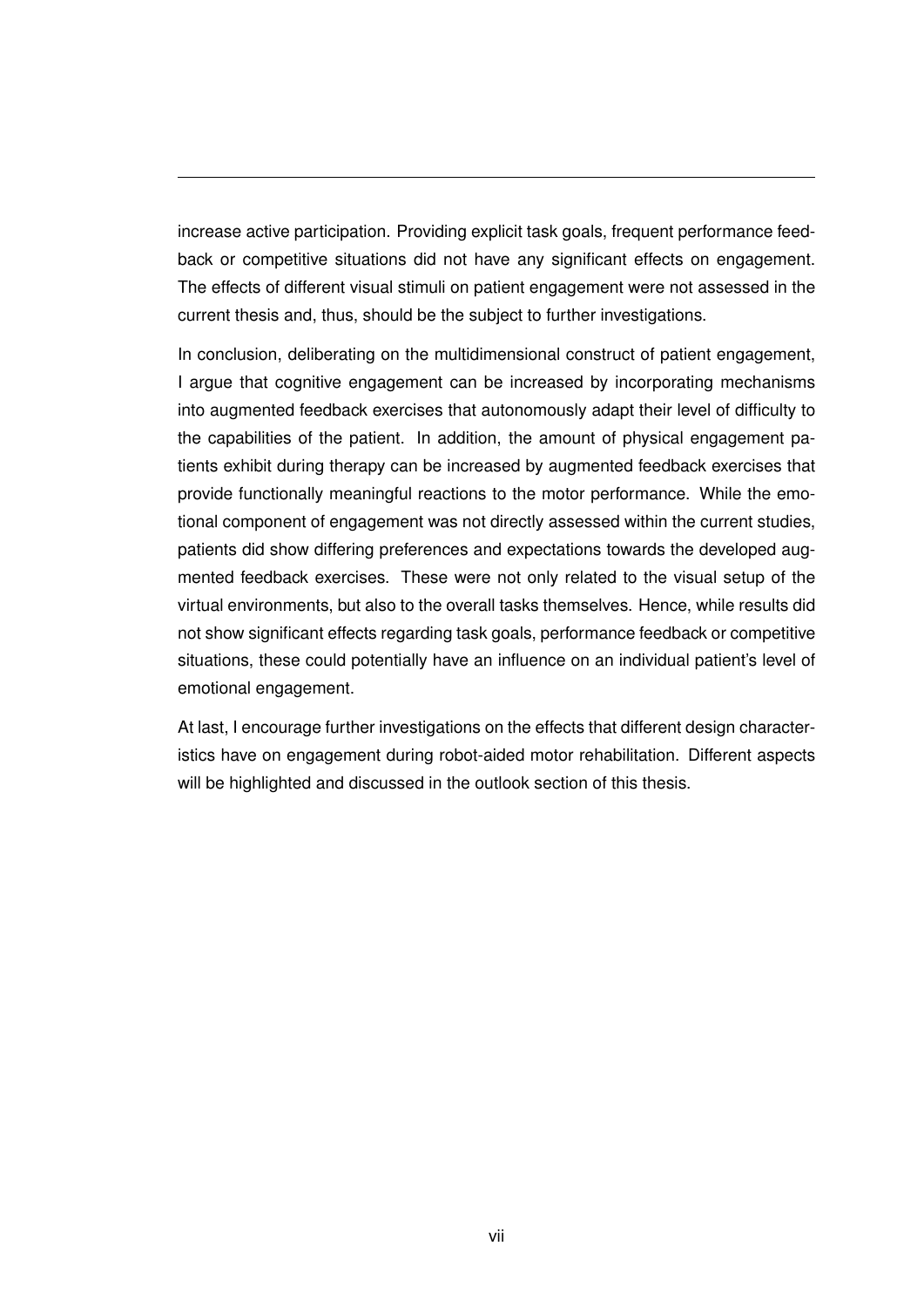#### **Zusammenfassung**

Um aktiv am Geschehen unseres sozialen Umfeldes teilnehmen zu können, spielen motorische Funktionen eine wichtige Rolle. Diese können jedoch auf Grund von Rückenmarksverletzungen, Schlaganfällen oder anderen cerebro-vaskulären Schäden stark beeinträchtigt werden. Die Neurologische Rehabilitation kann in solchen Fällen zu signifikanten Verbesserungen der Motorischen Fähigkeiten führen und dadurch die Eigenständigkeit und die Integration von betroffenen Personen in die Gesellschaft erleichtern.

Konventionelle Therapie-Ansätze können für den Patienten und Therapeuten körperlich sehr anstrengend und anspruchsvoll sein. Deswegen werden in der motorischen Rehabilitation vermehrt robotische Systeme eingesetzt. Trotz den Vorteilen welche solche Systeme bieten, können sie jedoch zu einer Reduktion des Patienten-Engagement führen. Die Hauptursache für diesen Effekt kann der passiven Führung welches das robotische System liefert zugeschrieben werden. Dieses hält die gewünschte, kinematische Bewegung des Patienten aufrecht und führt dabei zu einer Reduktion der wahrnehmbaren Bewegungsfehler. Das Ausbleiben dieser Fehler kann letztendlich zu einer Reduktion der Anstrengung des Patienten führen und somit die Effektivität der Therapie reduzieren.

Patienten-Engagement ist ein multidimensionales Konstrukt welches durch die Motivation angetrieben wird, und zur aktiven Teilnahme während der Therapie führt. Es beinhaltet sowohl kognitive, physische als auch emotionale Bestandteile. Kognitives Engagement kann durch die vorhandenen kognitiven Fähigkeiten eines Patienten in Bezug auf die Eigenschaften einer Aufgabe, wie zum Beispiel deren Schwierigkeitsgrades, beeinflusst werden. Allfällige physiologische Störungen wirken sich vor allem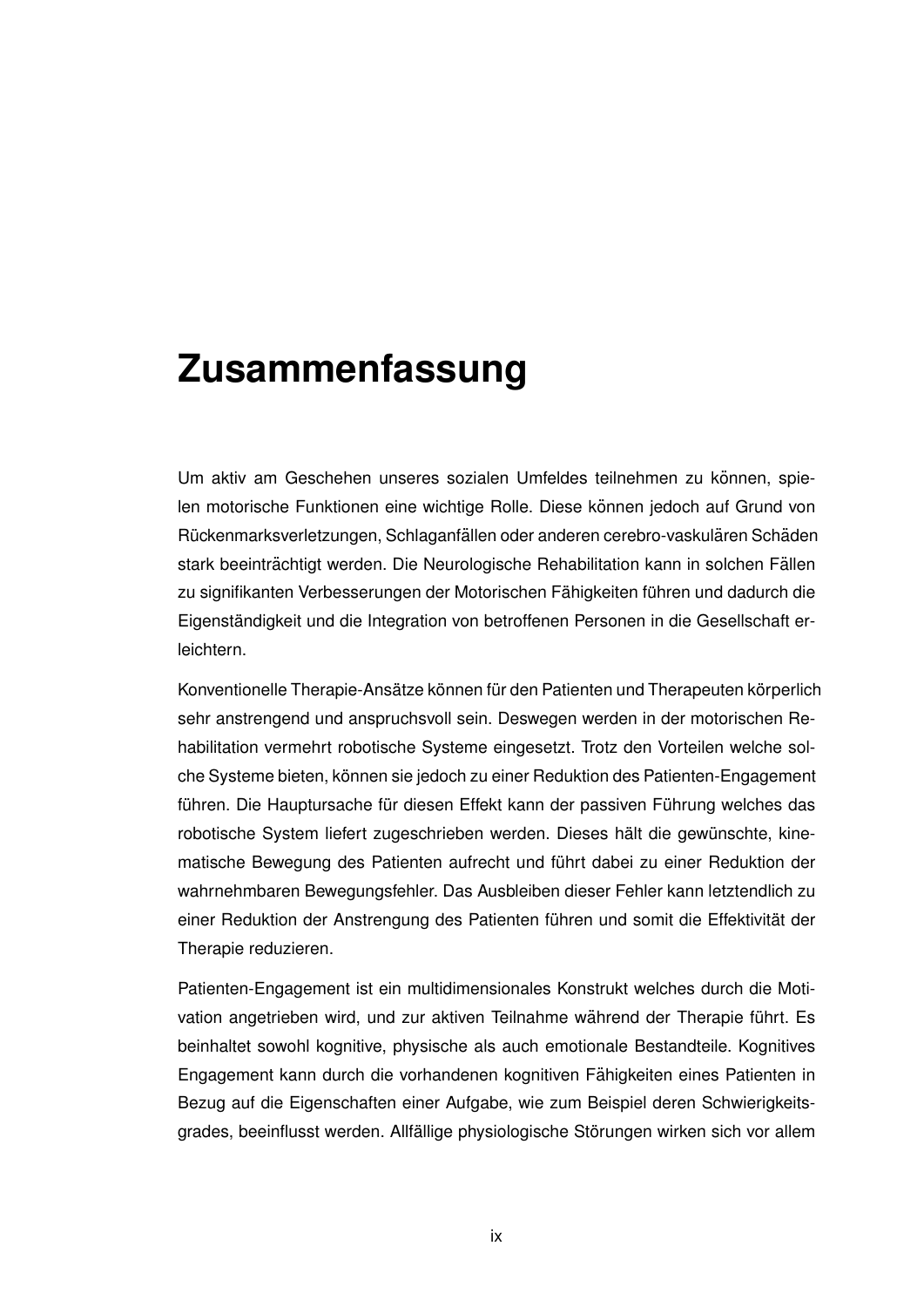auf den physischen Bestandteil von Engagement aus. Der psychische Zustand des Patienten sowie dessen, Erwartungen, Präferenzen etc. steuern den emotionalen Bestandteil.

Eine Methode, welche vermehrt eingesetzt wird, um das Patienten-Engagement zu steigern, sind "Computerspiel"-ähnliche "Augmented Feedback"-Übungen. Mittels diesen Übungen können anspruchsvolle, aber sichere, virtuelle Therapieziele simuliert und trainiert werden. Die meisten "Augmented Feedback"-Übungen werden jedoch nicht richtig hinsichtlich ihrer Wirksamkeit analysiert. Obwohl einige Studien Eigenschaften vorgeschlagen haben, welche "Augmented Feedback"-Übungen beinhalten sollten, um optimales Engagement zu erzeugen, beruhen diese Vorschläge lediglich auf der Auswertung von Fragebögen. Deren eigentliche Effektivität, Engagement während der Therapie zu erhöhen wurde jedoch noch nicht praktisch verifiziert.

Aus diesem Grund war das Ziel dieser Dissertation, den Einfluss von "Augmented Feedback"-Übungen auf die Motivation der Patienten zu ermitteln, und zu untersuchen, welche Eigenschaften diese beinhalten sollten, um die aktive Teilnahme d.h. das Engagement der Patienten, während der motorischen Rehabilitation, zu steigern.

Da es bis jetzt keine genauen Richtlinien gibt, welche beschreiben, wie "Augmented Feedback"-Übungen entwickelt werden sollten, definierte ich, dass "Augmented Feedback"-Übungen zu mehr Engagement führen, wenn sie in der Lage sind, ihren Schwierigkeitsgrad automatisch an die Fähigkeiten des Patienten anzupassen. Des weiteren sollten sie klare Therapie-Ziele bieten, häufiges Leistungs-Feedback geben, einstellbare visuelle Stimuli beinhalten und funktionelle, sinnvolle Reaktionen auf die motorische Leistung der Patienten zeigen. Zudem sollten sie kompetitive Situationen ermöglichen. Die Auswirkungen dieser Eigenschaften auf das Engagement der Patienten wurden anschliessend, mittels robotischen Systemen für die Rehabilitation der oberen und unteren Extremitäten, untersucht.

Mit den durchgefuhrten Studien, konnte ich eine Steigerung des Engagement der Pa- ¨ tienten mittels "Augmented Feedback"-Übungen, während der Therapie, zeigen. Diese Steigerung wurde nicht nur von den Patienten gemeldet, sondern auch durch die Observationen der Therapeuten bestatigt. Die Patienten waren motiviert mittels "Aug- ¨ mented Feedback"-Ubungen zu trainieren und wollten diese in folgenden Sitzungen ¨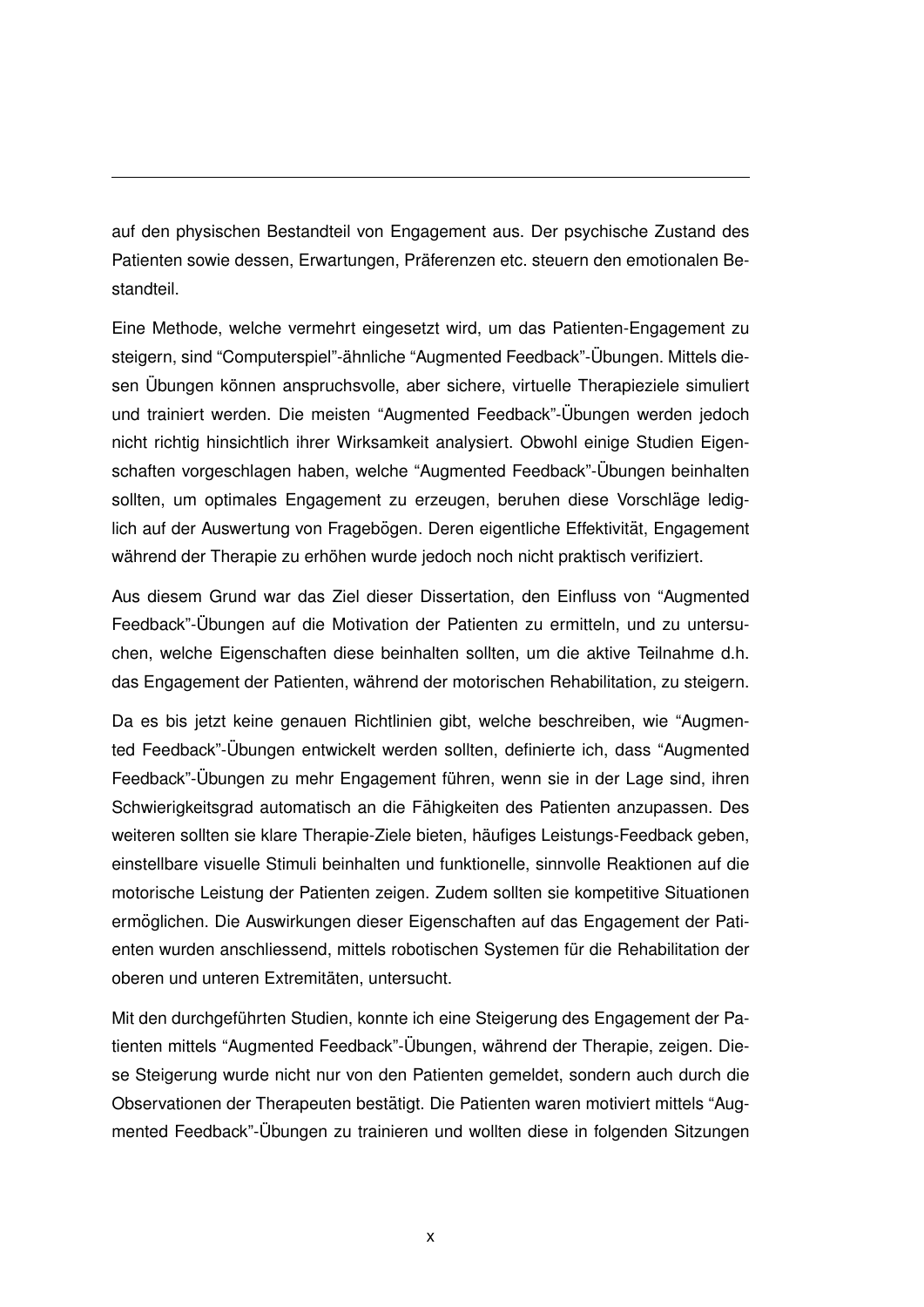wieder verwenden.

Zusätzlich zeigten die erhaltenen Resultate, dass es kompliziert ist, den Schwierigkeitsgrad einer "Augmented Feedback"-Übung manuell an die Fähigkeiten des Patienten anzupassen. Obwohl sich Patienten mit steigendem Schwierigkeitsgrad auch mehr anstrengten, nahmen sie eine Verschlechterung ihrer Leistung war. Diese führte zu zunehmender Frustration. Um die Möglichkeit einer Reduktion des Engagement zu verhindern, sollten "Augmented Feedback"-Ubungen deshalb in der Lage sein, ihren ¨ Schwierigkeitsgrad selbständig anzupassen. Ich konnte erfolgreich einen automatisch adaptiven Algorithmus validieren, welcher dies ermöglicht und leicht auf bereits bestehende als auch neue, zweidimensionale "Augmented Feedback"-Übungen für die oberen Extremitäten angewendet werden kann.

Bezüglich den restlichen Eigenschaften von "Augmented Feedback"-Übungen, konnte ich verdeutlichen, dass es funktionelle, sinnvolle Reaktionen der Ubungen auf die mo- ¨ torischen Leistung der Patienten benötigt, um deren Engagement zu erhöhen. Keine signifikanten Einflüsse auf das Engagement der Patienten wurden jedoch bezüglich klaren Zielen, häufigem Leistungs-Feedback und kompetitiven Situationen gefunden. Den Effekt von einstellbaren visuellen Stimuli auf das Engagement wurde in dieser Arbeit nicht untersucht und sollte daher Bestandteil von weiteren Studien sein.

In Bezug auf das multidimensionale Konstrukt von Engagement ziehe ich den Schluss, dass der kognitive Bestandteil von Engagement durch den Schwierigkeitsgrad einer Aufgabe beeinflusst werden kann. Funktionelle, sinnvolle Reaktionen der Ubungen ¨ auf die motorischen Leistung der Patienten hingegen, steigern den Anteil an physischem Engagement. Obwohl der emotionale Bestandteil von Engagement nicht direkt untersucht wurde, zeigten die Patienten verschiedene Präferenzen und Erwartungen bezüglich den entwickelten "Augmented Feedback"-Übungen. Diese bezogen sich nicht nur auf den visuellen Aufbau der virtuellen Welten, sondern auch auf die Aufgaben welche diese beinhalteten. Wenngleich keine signifikanten Effekte bezüglich klaren Zielen, häufigem Leistungs-Feedback und kompetitiven Situationen gefunden wurden, könnten diese dennoch einen potenziellen Einfluss auf das individuelle, emotionale Engagement der Patienten haben.